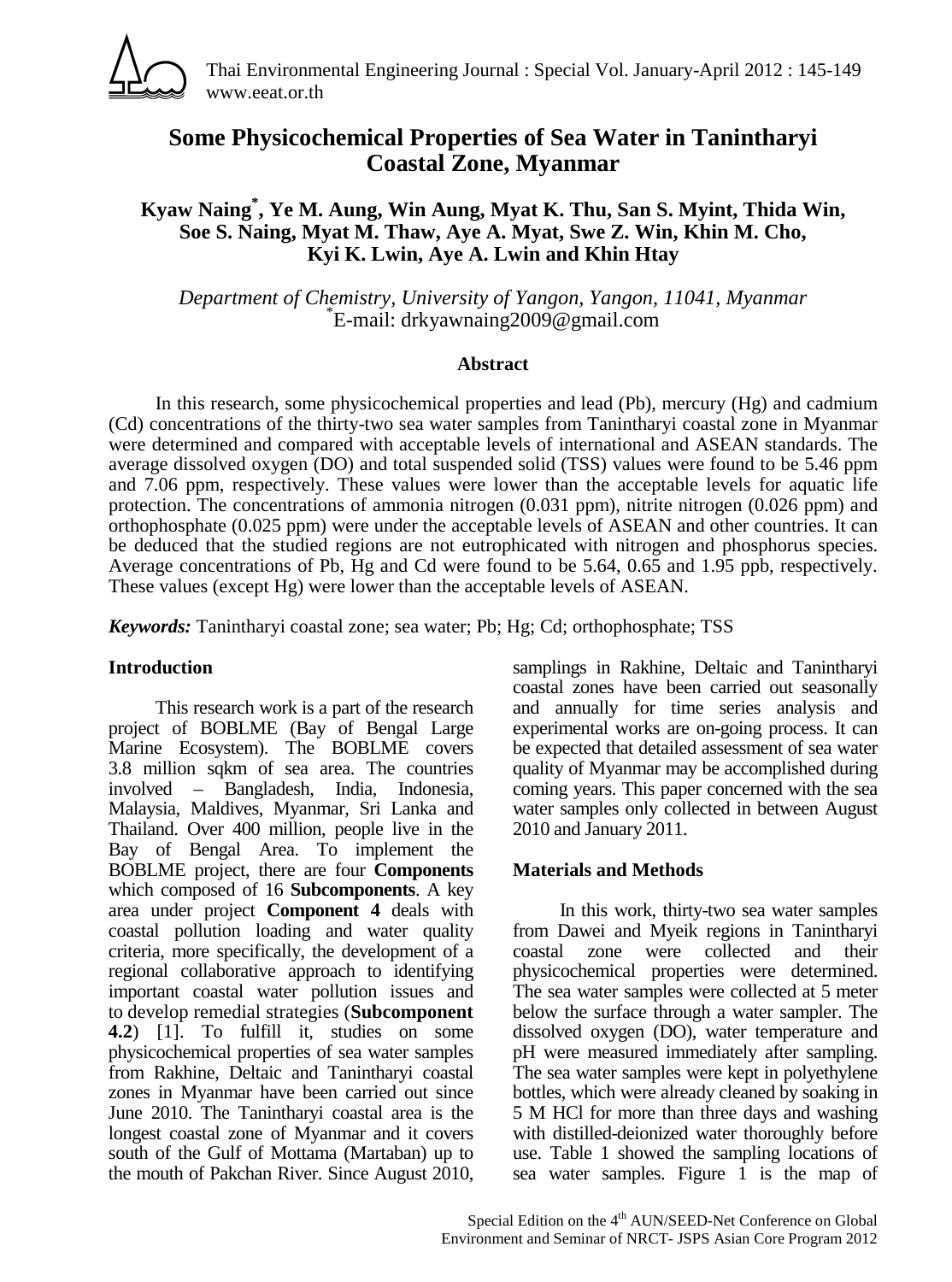sampling locations. Ammonia nitrogen  $(NH_3-N)$ and nitrite nitrogen  $(NO<sub>2</sub>-N)$  concentrations were determined by Intergovernmental Oceanographic Commission (IOC) methods [2]. Orthophosphate<br>(inorganic phosphate) concentrations and phosphate) concentrations and total suspended solid (TSS) were determined spectrophotometrically by using the bismuthphosphomolybdate complex method [3] and by filtration with pre-weighed 0.45 µm, respectively. Chlorophyll *a* was extracted using 90% acetone

and measured spectrophotometrically according to literature  $[\hat{4}]$ . Metal (Pb, Cd and Hg) concentrations were determined by using Perkin Elmer atomic absorption spectrophotometer (Analyst 800) using manufacturer's recommendations. The detection limits are 0.199, 0.763 and 0.479 ppb for Hg (hydride generating), Pb (graphic furnace) and Cd (graphic furnace), respectively.

| Sampling       |                          | Sampling location     | Sampling | Sampling | Sampling location | Sampling              |          |
|----------------|--------------------------|-----------------------|----------|----------|-------------------|-----------------------|----------|
| station        | Longitude                | Latitude              | Date     |          | Longitude         | Latitude              | Date     |
|                | (E)                      | (N)                   |          | station  | (E)               | (N)                   |          |
|                | Tanintharyi coastal zone | (i) Dawei Region      |          |          |                   |                       |          |
|                | 97°56'13.6"              | 14°9'14.5"            | 15.8.10  | 17       | 97°55'15.1"       | 13°51'10.1"           | 3.9.10   |
| $\overline{2}$ | 97°58'34.1"              | 14°11'12.4"           | 15.8.10  | 18       | 97°55'04.7"       | 14°11'37.8"           | 3.9.10   |
| 3              | 98°40'9.2"               | $11^{\circ}40'9.2''$  | 15.8.10  | 19       | 98°27'34.1"       | 12°26'22.1"           | 28.10.10 |
| $\overline{4}$ | 97°57'46.5"              | 14°6'28.9"            | 16.8.10  | 20       | 98°35'29.2"       | 12°32'49.5"           | 28.10.10 |
| 5              | 98°43'12.8"              | 11°57'11.4''          | 16.8.10  | 21       | 98°36'41.1"       | 12°2'11.2"            | 28.10.10 |
| 6              | 98°36'7.2"               | 11°46'9.2"            | 16.8.10  | 22       | 98°43'13.4"       | $11^{\circ}40'20.0''$ | 1.1.11   |
| 7              | 98°29'34.8"              | 11°51'29.8"           | 17.8.10  | 23       | 98°28'12.8"       | 12°27'2.4"            | 2.1.11   |
| 8              | 98°30'49.8"              | 11°31'50.8"           | 17.8.10  | 24       | 98°36'33.6"       | $12^{\circ}2'14.6''$  | 3.1.11   |
| 9              | 98°38'14.5"              | $11^{\circ}44'36.3''$ | 18.8.10  | 25       | 98°27'13.4"       | 12°26'32.2"           | 3.1.11   |
| 10             | 98°28'24.6"              | $12^{\circ}54'9.1''$  | 18.8.10  | 26       | 98°28'12.9"       | 12°10'30.5"           | 4.1.11   |
| 11             | 98°43'12.8"              | 11°5711.4"            | 18.8.10  | 27       | 98°33'19.5"       | 11°47'13.6"           | 5.1.11   |
|                | (ii) Myeik Archipelago   |                       |          | 28       | 98°48'31.8"       | 11°28'34.7"           | 6.1.11   |
| 12             | 98°54'28.9"              | 12°27'49.1"           | 18.8.10  | 29       | 98°38'21.4"       | $11^{\circ}44'28.9''$ | 15.1.11  |
| 13             | 98°27'13.2"              | 12°26'32.5"           | 18.8.10  | 30       | 98°34'21.9"       | 11°50'39.4"           | 15.1.11  |
| 14             | 98°37'24.0"              | 11°51'41.5''          | 19.8.10  | 31       | 98°41'33.6"       | 12°11'14.6"           | 16.1.11  |
| 15             | 98°33'36.4"              | 12°21'49.1"           | 20.8.10  | 32       | 98°43'46.1"       | 11°57'36.9"           | 17.1.11  |
| 16             | 98°30'33.9"              | 11°31'45.6"           | 20.8.10  |          |                   |                       |          |

**Table 1.** Sampling locations and sampling dates of sea water samples



**Figure 1.** Locations of the sampling areas in (a) Dawei region (b) Myeik archipelago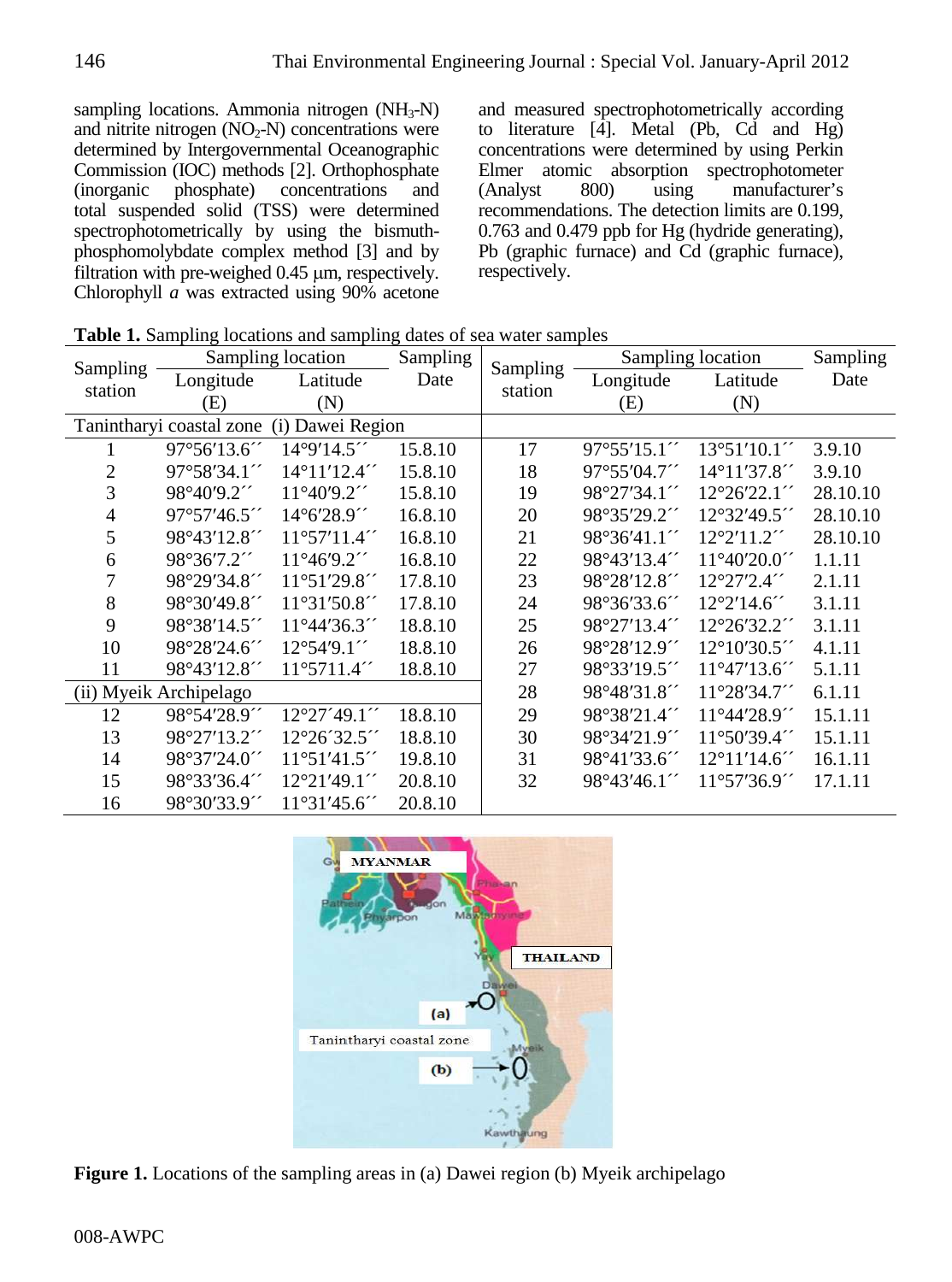Average chlorophyll *a* concentrations were found to be 1.51 and 1.22 mg/m<sup>3</sup> in the Dawei region and Myeik archipelago, respectively. Average concentrations of TSS,  $NH<sub>3</sub>-N$ , NO<sub>2</sub>-N, and phosphate were 7.48, 0.033, 0.027, and 0.027 ppm in Dawei region and 6.84, 0.029, 0.025, and 0.024 ppm in Myeik archipelago, respectively. Therefore, Dawei region showed higher concentrations than that of Myeik Archipelago. The  $NH_3-N$ ,  $NO_2-N$ , phosphate concentrations were under the acceptable levels of ASEAN and other countries [5]. It can be deduced that the studied regions are not eutrophicated with nitrogen and phosphorus species.

 Low concentrations of organic matter can be found in sea water naturally. The sewage, excess nutrients from agriculture and aquaculture, chemical fertilizer residue, persistent organic pollutants from pesticide residue and used household materials like plastic bags, medical wastes, excreted pharmaceuticals, etc. may organic components of land-based source for coastal pollution in Tanintharyi coastal zone. Pb, Hg and Cd concentrations in Dawei region were in the range of 6.1 to 8.4 ppb, 0.8 to 1.7 ppb and1.2 to 5.8 ppb, respectively (Table 2).Pb, Hg and Cd concentrations in Myeik archipelago were in the range of 1.1 to 7.7 ppb, 0.0 to 1.6 ppb and 1.1 to 5.7 ppb, respectively. Among three metals, Pb is highest and Hg is lowest. Moreover, concentrations of three metals in Dawei region were slightly higher than that in Myeik archipelago. Relatively higher concentrations of three metals in Dawei region may related with industrial waste water from ore mining and processing factories in the region. Average concentrations of Pb, Hg and Cd in Dawei region were 7.55, 1.39 and 2.74 ppb, respectively. Average concentrations of Pb, Hg and Cd in Myeik archipelago were 5.50, 1.07 and 1.95 ppb, respectively. These values are lower than the ASEAN acceptable levels except for Hg. However, Hg concentration is lower than acceptable levels of other countries. Table 3 mentioned the general acceptable levels of heavy metals for marine environment. It can be seen clearly that the levels are different from each other and there is no consensus.

| <b>Sampling</b><br>station                | DO.   | <b>TSS</b> | $NH_{3}-N$ | $NO2-N$ | Phosphate<br>(ppm) | Chlorophyll a<br>$(mg/m^3)$ | Heavy metal (ppb)<br>contents (ppb) |     |     |
|-------------------------------------------|-------|------------|------------|---------|--------------------|-----------------------------|-------------------------------------|-----|-----|
|                                           | (ppm) | (ppm)      | (ppm)      | (ppm)   |                    |                             | Pb                                  | Hg  | Cd  |
| Tanintharyi Coastal Zone (i) Dawei Region |       |            |            |         |                    |                             |                                     |     |     |
| $\mathbf{1}$                              | 5.78  | 7.44       | 0.043      | 0.031   | 0.024              | 2.41                        | 7.8                                 | 1.6 | 1.2 |
| $\overline{2}$                            | 6.12  | 6.01       | 0.043      | 0.023   | 0.028              | 2.01                        | 8.2                                 | 1.4 | 2.4 |
| 3                                         | 5.12  | 7.95       | 0.026      | 0.021   | 0.023              | 1.28                        | 8.1                                 | 1.4 | 1.4 |
| $\overline{4}$                            | 5.01  | 7.44       | 0.037      | 0.048   | 0.018              | 2.26                        | 7.8                                 | 1.3 | 1.2 |
| 5                                         | 5.06  | 7.01       | 0.027      | 0.020   | 0.016              | 2.11                        | 7.2                                 | 1.6 | 2.7 |
| 6                                         | 5.14  | 7.34       | 0.025      | 0.022   | 0.026              | 1.89                        | 7.2                                 | 1.7 | 4.1 |
| $\tau$                                    | 5.24  | 7.07       | 0.032      | 0.020   | 0.025              | 1.54                        | 7.8                                 | 0.8 | 4.8 |
| 8                                         | 5.14  | 7.11       | 0.061      | 0.028   | 0.027              | 1.79                        | 6.1                                 | 1.6 | 5.8 |
| 9                                         | 5.06  | 8.12       | 0.021      | 0.036   | 0.043              | 0.47                        | 8.4                                 | 1.1 | 1.5 |
| 10                                        | 5.10  | 8.34       | 0.025      | 0.030   | 0.029              | 0.34                        | 6.9                                 | 1.5 | 2.9 |
| 11                                        | 5.11  | 8.49       | 0.028      | 0.019   | 0.035              | 0.56                        | 7.6                                 | 1.3 | 2.1 |
| (ii) Myeik Archipelago                    |       |            |            |         |                    |                             |                                     |     |     |
| 12                                        | 5.10  | 6.48       | 0.028      | 0.021   | 0.021              | 1.74                        | 7.1                                 | 1.1 | 1.3 |
| 13                                        | 5.06  | 7.43       | 0.037      | 0.029   | 0.022              | 1.54                        | 6.9                                 | 1.1 | 1.4 |
| 14                                        | 5.14  | 6.63       | 0.030      | 0.012   | 0.022              | 2.01                        | 7.4                                 | 1.2 | 1.1 |

**Table 2.** Some physicochemical properties and heavy metal concentrations of sea water samples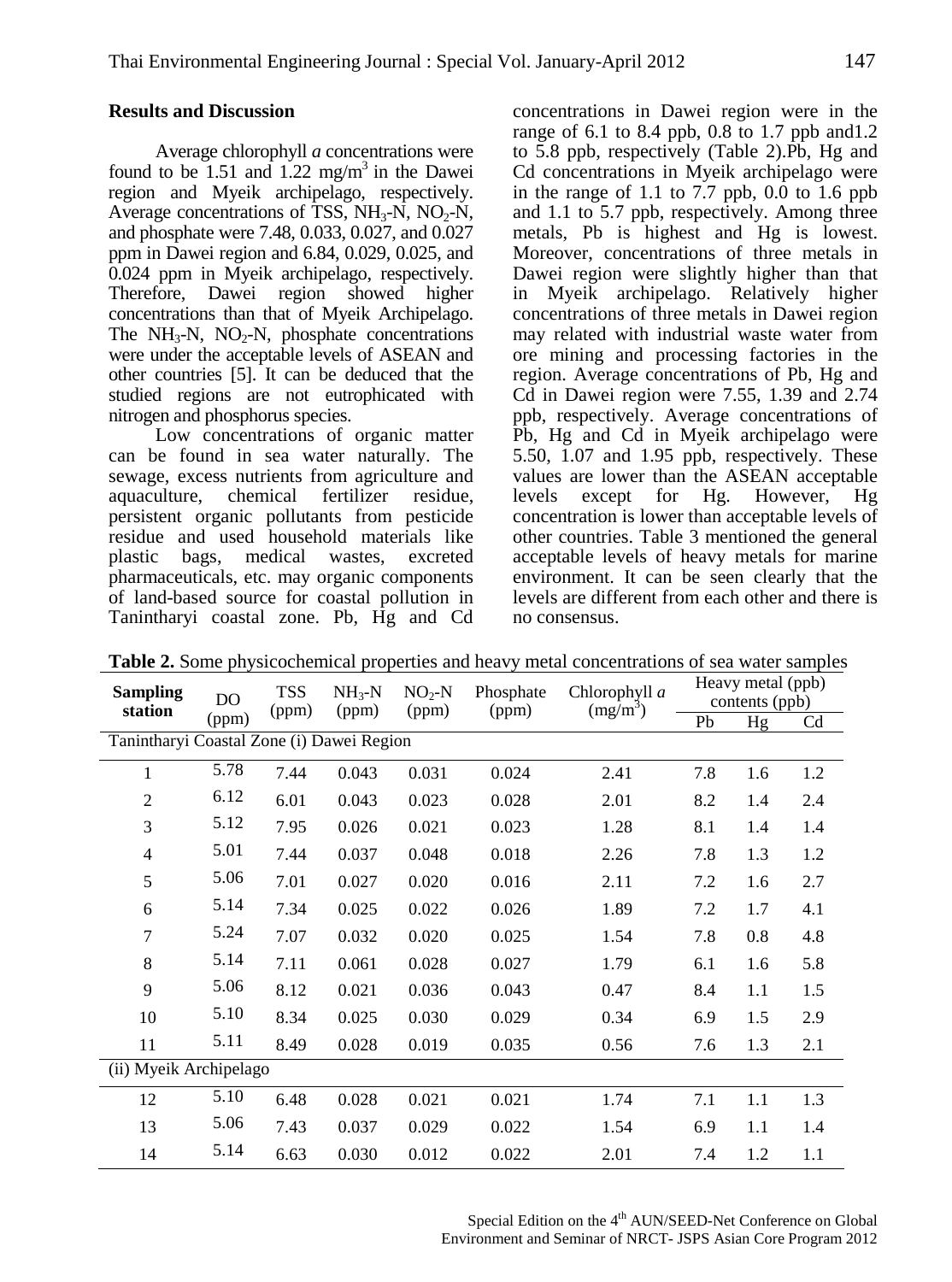| <b>Sampling</b> | D <sub>O</sub><br>(ppm) | <b>TSS</b><br>(ppm) | $NH3-N$<br>(ppm) | $NO2-N$<br>(ppm) | Phosphate<br>(ppm) | Chlorophyll a<br>$(mg/m^3)$ | Heavy metal (ppb)<br>contents (ppb) |     |                |
|-----------------|-------------------------|---------------------|------------------|------------------|--------------------|-----------------------------|-------------------------------------|-----|----------------|
| station         |                         |                     |                  |                  |                    |                             | Pb                                  | Hg  | C <sub>d</sub> |
| 15              | 4.98                    | 6.21                | 0.040            | 0.020            | 0.022              | 1.77                        | 5.4                                 | 0.5 | 1.2            |
| 16              | 5.00                    | 6.04                | 0.042            | 0.023            | 0.021              | 1.45                        | 5.4                                 | 1.4 | 1.4            |
| 17              | 5.04                    | 6.27                | 0.037            | 0.021            | 0.023              | 1.38                        | 3.9                                 | 0.8 | 2.4            |
| 18              | 5.04                    | 6.24                | 0.028            | 0.033            | 0.032              | 1.74                        | 7.6                                 | 0.5 | 2.8            |
| 19              | 5.21                    | 7.89                | 0.017            | 0.017            | 0.020              | 1.77                        | 7.0                                 | 1.5 | 2.5            |
| 20              | 5.23                    | 6.23                | 0.024            | 0.014            | 0.027              | 1.49                        | 7.4                                 | 1.3 | 1.2            |
| 21              | 5.23                    | 6.56                | 0.032            | 0.026            | 0.020              | 1.80                        | 5.4                                 | 1.3 | 5.7            |
| 22              | 5.45                    | 5.81                | 0.033            | 0.020            | 0.035              | 1.55                        | 4.7                                 | 0.9 | 1.4            |
| 23              | 6.12                    | 6.8                 | 0.021            | 0.021            | 0.020              | 1.79                        | 2.5                                 | 1.5 | 1.1            |
| 24              | 6.12                    | 6.37                | 0.016            | 0.040            | 0.023              | 1.49                        | 4.7                                 | 1.1 | 2.1            |
| 25              | 6.16                    | 8.56                | 0.036            | 0.040            | 0.033              | 0.14                        | 3.8                                 | 1.6 | 2.1            |
| 26              | 6.83                    | 7.09                | 0.041            | 0.028            | 0.014              | 0.39                        | 1.1                                 | ND  | 2.0            |
| 27              | 6.01                    | 8.11                | 0.033            | 0.030            | 0.027              | 0.77                        | 3.9                                 | 1.1 | 1.7            |
| 28              | 6.11                    | 7.54                | 0.029            | 0.021            | 0.022              | 1.01                        | 6.1                                 | 0.6 | 1.9            |
| 29              | 6.90                    | 6.36                | 0.016            | 0.010            | 0.012              | 0.84                        | 7.7                                 | 0.8 | 1.8            |
| 30              | 5.64                    | 7.11                | 0.034            | 0.030            | 0.026              | 0.40                        | 4.7                                 | 1.1 | 1.7            |
| 31              | 5.32                    | 7.36                | 0.031            | 0.031            | 0.028              | 0.21                        | 7.4                                 | 0.4 | 1.5            |
| 32              | 5.14                    | 6.49                | 0.011            | 0.035            | 0.029              | 0.35                        | 5.4                                 | 1.6 | 2.7            |

**Table 2.** Some physicochemical properties and heavy metal concentrations of sea water samples

**Table 3.** General acceptable levels of heavy metals for marine environment

| Country              | Heavy metal content (ppb) |             |             |  |  |  |
|----------------------|---------------------------|-------------|-------------|--|--|--|
|                      | Hg                        | Ph          | Cd          |  |  |  |
| Australia            | < 1.0                     | $< 1 - 7.0$ | $< 0.5 - 5$ |  |  |  |
| <b>ASEAN</b>         | 0.16                      | 8.5         | 10          |  |  |  |
| India                | 1.0                       | 1.0         | 1.0         |  |  |  |
| Kenya                | 5.0                       | 10          | 10          |  |  |  |
| New Zealand          | ${<}1.0$                  | $< 1 - 7.0$ | $< 0.5 - 5$ |  |  |  |
| Philippines          | 2.0                       | 50          | 10          |  |  |  |
| <b>United States</b> | 1.8                       | 210         | 42          |  |  |  |

## **Conclusions**

 According to data obtained, the studied regions are unpolluted with nitrogen and phosphorus species. Highest chlorophyll *a*  concentration was found as  $2.41 \text{ mg/m}^3$  in sampling station 1 (sampling date 15.8.2010), whereas lowest concentration was found as  $0.14$  mg/m<sup>3</sup> in station 25 (sampling date 3.1.2011). In general Pb, Cd and Hg

concentrations were under acceptable levels. Concentrations of the three metals in Dawei region were slightly higher than that in Myeik archipelago. For both regions, Pb is highest and Hg is lowest. One of the most important threats to the health and productivity of the BOBLME region is pollution from landbased sources [6]. Human activities are causing serious environmental pollution/ degradation and are threatening the sustainable